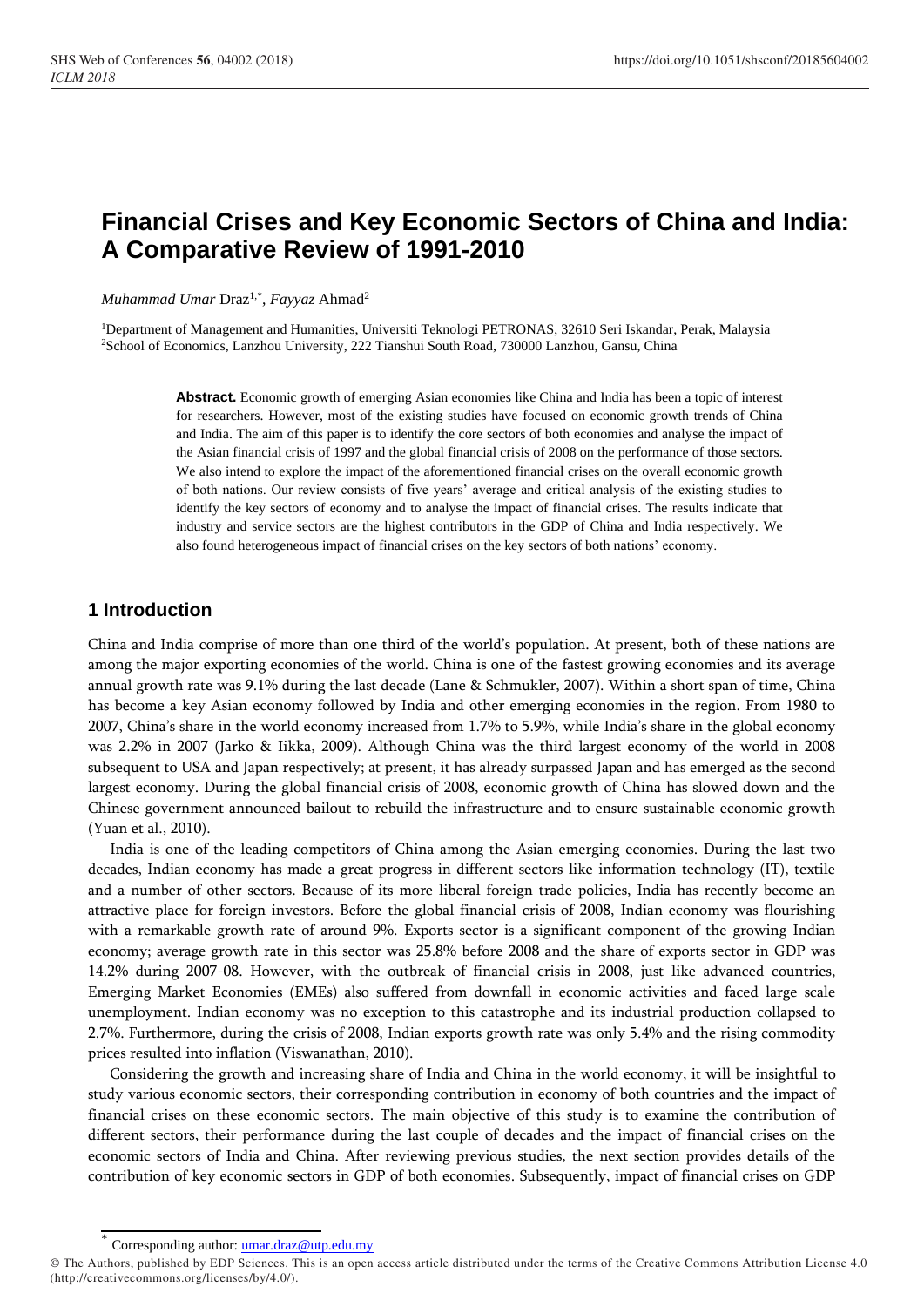growth and the key economic sectors is determined. The final section presents findings and discussion for policy implications.

#### **2 Literature Review**

Since 1980, India and China have made great efforts to achieve economic growth and stability in different sectors of their economies. Back in 1980, per capita GDP of India was approximately equal to the World Bank's average for low income countries, while China was well behind India in terms of per capita GDP (Bosworth & Collins, 2008). However, China had a tremendous record of GDP growth during the last decade but the rate of growth is expected to slow down during the on-going decade; on the other hand, as compared to China, India is estimated to face more uncertainty in achieving potential GDP growth rate during the same time span (Kuijs, 2012). In a comparative study of China and Pakistan, Draz (2011) concluded that Chinese economy faced more ups and downs due to external crises as compared to Pakistan. Internal issues of Pakistan had catastrophic effects on economy in comparison with external crisis.

Both China and India were affected by the global financial crisis of 2008 that brought in the most severe recession since the Great Depression of 1929. The responses to global financial crisis varied from country to country. A stimulus package of 787 billion dollars was passed by the USA Congress to rescue its financial institutions and to reassure people that their money is safe; however, China took different measures to strengthen its financial institutions by utilizing its huge amounts of reserves. It is a fact that despite rising unemployment and decline in exports, China took advantage of the opportunity created by the global financial crisis of 2008 and spent enormous funds on research and development in various institutions. At present, China is gaining access to the resources of Latin America, Africa, Middle East and elsewhere. China is also acquiring European and American companies; one of the most visible acquisitions is Hummer from General Motors (Payne, 2012).

China has over 500 million people in its rural labour workforce; during the financial crises of 2008, more than 49 million rural workers lost their jobs and were forced to return to their homes due to unemployment (Huang et al., 2011). Allen et al. (2005) gave credit of growing Chinese economy to its private sector, which is more efficient than public sector. Though Chinese economy is growing fast, its financial, legal and governing mechanism is somewhat underdeveloped, which is obviously a negative sign for sustainable growth. Chinese economy is exportoriented and foreign trade is very crucial for China. As described by Yuan et al. (2010), recent studies confirm that China's GDP growth decreased by 7.33% due to financial crisis of 2008 and 9.21% reduction was observed in energy consumption as well. Thus, China is facing difficulties in achieving sustainable economic growth.

Negative impact of financial crisis of 2008 can also be observed on Indian economy; its average economic growth rate decreased from 8.8% to 6.7% during 2008-2009. To encounter this shortfall, Indian government introduced various stimulus packages, e.g. tax rebates and increases in public expenditures; as a result, economic growth went up to 8.6% during the fiscal year 2010-2011. This tremendous pace made India the fastest growing economy after China (Bajpai, 2011). Indian exports were mostly service-oriented in the last decade and its progress in exporting services was incredible; however, this growth declined during the financial crisis of 2008 and India's real GDP growth also slowed down (Ghosh & Chandrasekhar, 2009). Despite the reality that China and India had experienced a decline in economic activities during the financial crisis of 2008, as described by Gay (2008), both countries still ranked among the top ten economies of the world.

China and India are two strong pillars of the Asian economy; although both nations have different business cycle from the rest of the world, it has been observed that the financial crisis of 2008 brought Chinese and Indian business cycles closer to the Organization of Economic Cooperation and Development (OECD) economies (Jarko & Iikka, 2009). The work of Aloui et al. (2011) depicts that both China and India are advancing towards economic openness and focusing more on enhancing their foreign trade. In this context, share of both nations can be easily observed through their trade to GDP ratio which is 71.3% and 44.9% respectively. The authors further stated that economic growth of China and India highly depends on exports of manufactured goods and services; moreover, their stock market is less dependent on the USA as compared to Russia and Brazil, which are other two main players among EMEs.

According to Lane & Schmukler (2007), China and India are very important for the world economy due to their financial integration and play a crucial role in the Asian and international markets. The main impact of China's financial integration on the international system is due to its large foreign reserves that are very helpful against adverse financial shocks. Generally speaking, India and China are attracting more investment by allowing capital liberalization and an open market across borders; these enhanced capital inflows can help both nations to sustain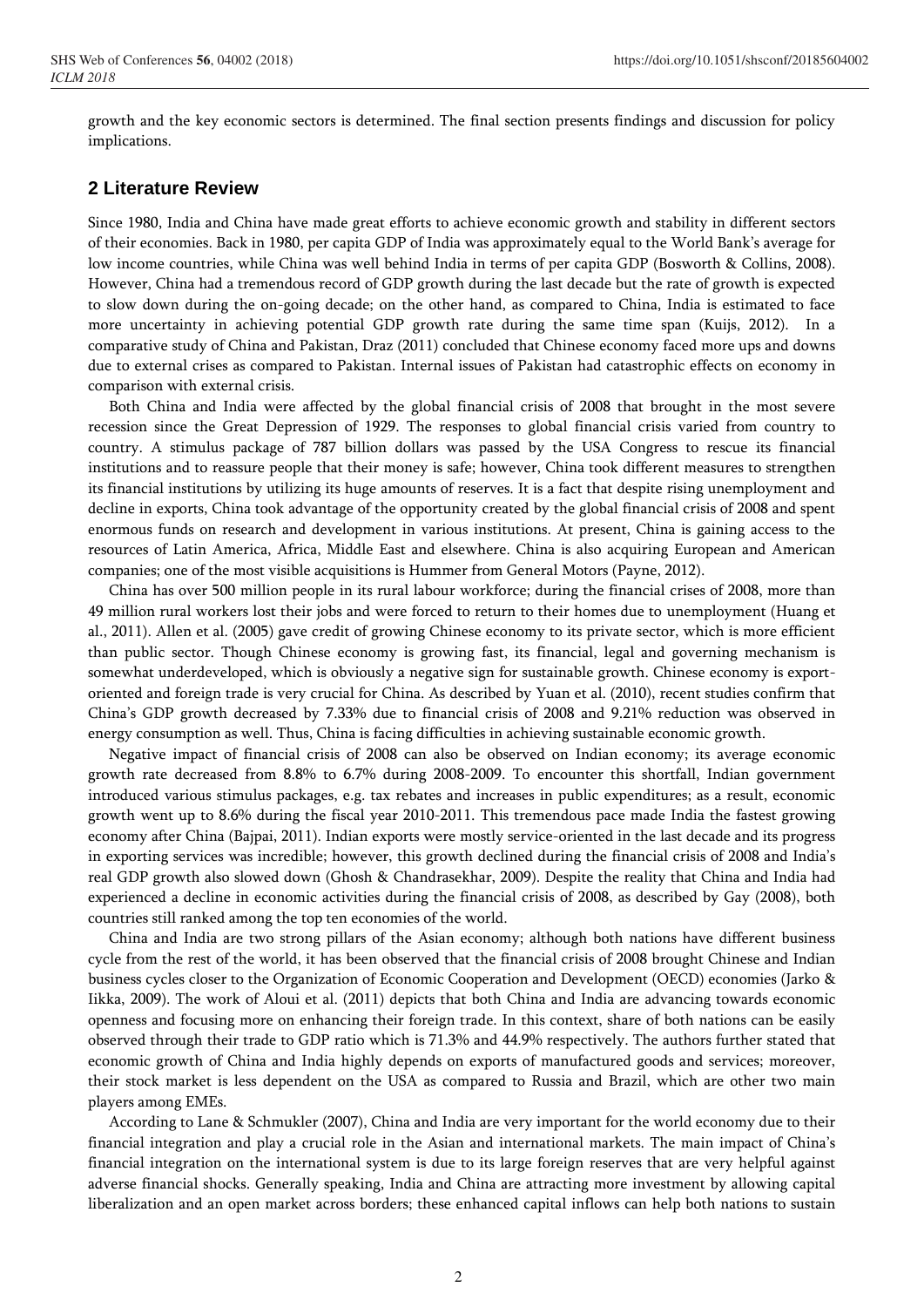their economic growth and cope with the global financial crisis. Furthermore, as stated by De (2009), China and India can increase their trading activities in Asia as their magnitude of trade potential is the maximum in Asia and pacific region; both countries can achieve a higher level of growth by adopting the policy of trade facilitation and liberalization.

Examining the link between financial crisis and stock market volatility of Asian markets, Singhania & Anchalia (2013) found that sub-prime crisis of 2008 was positively linked and the Eurozone debt crisis was negatively associated with the Chinese, Indian and Japanese markets; furthermore, volatility, clustering, asymmetries and leverage effects are observed in these stock markets.

Investigating the impact of financial crises on economic activities in Southeast Asia, Cevik et al. (2016) found that the economic turmoil caused a significant slowdown in economic growth and increased uncertainty in the financial markets. Investigating stock and currency markets of China, Eurozone, India, Japan and the USA, Dua & Tuteja (2016) confirmed a negative impact of turmoil; the diversification benefits were also adversely affected during the global and Eurozone crisis. Using a novel approach to confirm the spill over effects in integrated international stock markets, Marfatia (2017) concluded that, contrary to the general view, the spill over risk was limited to specific economies; in fact, the evidence for China, India and Malaysia is not significant.

Assessing the output losses and the corresponding policies in advanced, developing and lower income countries, Tola & Waelti (2018) suggested that the crises' impact varies for different economies and not all policy measures are effective to cover the output losses from turmoil. The global financial crisis of 2008 caused a more severe recession in the advanced economies as compared to the emerging ones. China and other resource-rich economies prevented the abrupt decline in GDP but the situation turned more challenging lately. The findings for individual BRICS economies indicated that China has significant influence on other economies; the spill over effects from China are more significant for natural resource rich economies (Belke et al., 2018).

Among the comparative studies on economic growth of China and India, most of the researchers have addressed the economic growth trends of both nations. The aim of our paper is to identify the impact of financial crises on the performance of key economic sectors of both. We used the annual data ranging from 1991 to 2010. The data source for all variables is the World Bank Economic Indicators. Taking our aim for this study into account, both Asian financial crisis of 1997 and the global crisis of 2008 are covered in our sample data. Additionally, using this data range, the impact of crisis can be compared with pre and post crisis scenarios. Therefore, we suggest that our data range is a rational choice for the comparison of results. Our work adds to the present literature by addressing the following research questions:

- 1. What were the key sectors of Chinese and Indian economy during 1991-2010?
- 2. Did financial crises affect the key sectors of both nations' economy during 1991-2010?
- 3. Which country's economy was affected more by the financial crises during 1991-2010?

#### **3 Key Sectors of Economy**

According to the World Bank, economy of a country can be divided into three sectors, i.e. agriculture, industry and service sector. The following sections provide the details of these key sectors of the Chinese and Indian economies:

#### **3.1 Agriculture**

Green revolution was beneficial for both China and India. As stated by Bosworth & Collins (2008), China's growth in agriculture sector was aided by fundamental reforms beginning with restoration of family farms in the late 1970s and the shift of a large number of workers into the rural enterprises; another reason of growth was delegation of power to the local government in the late 1980s and 1990s. Due to steady introduction of market incentives, domestic and foreign owned private enterprises emerged as drivers of growing economy and China seemed to become committed to the development of "socialist market economy". The share of China's agriculture sector in GDP was lower than that of India's since 1990. In 1990, the difference was small, but in coming years, a persistent decline can be observed in China's agriculture sector in terms of its share in country's GDP.

Table 1: Contribution of agriculture sector in GDP (in %)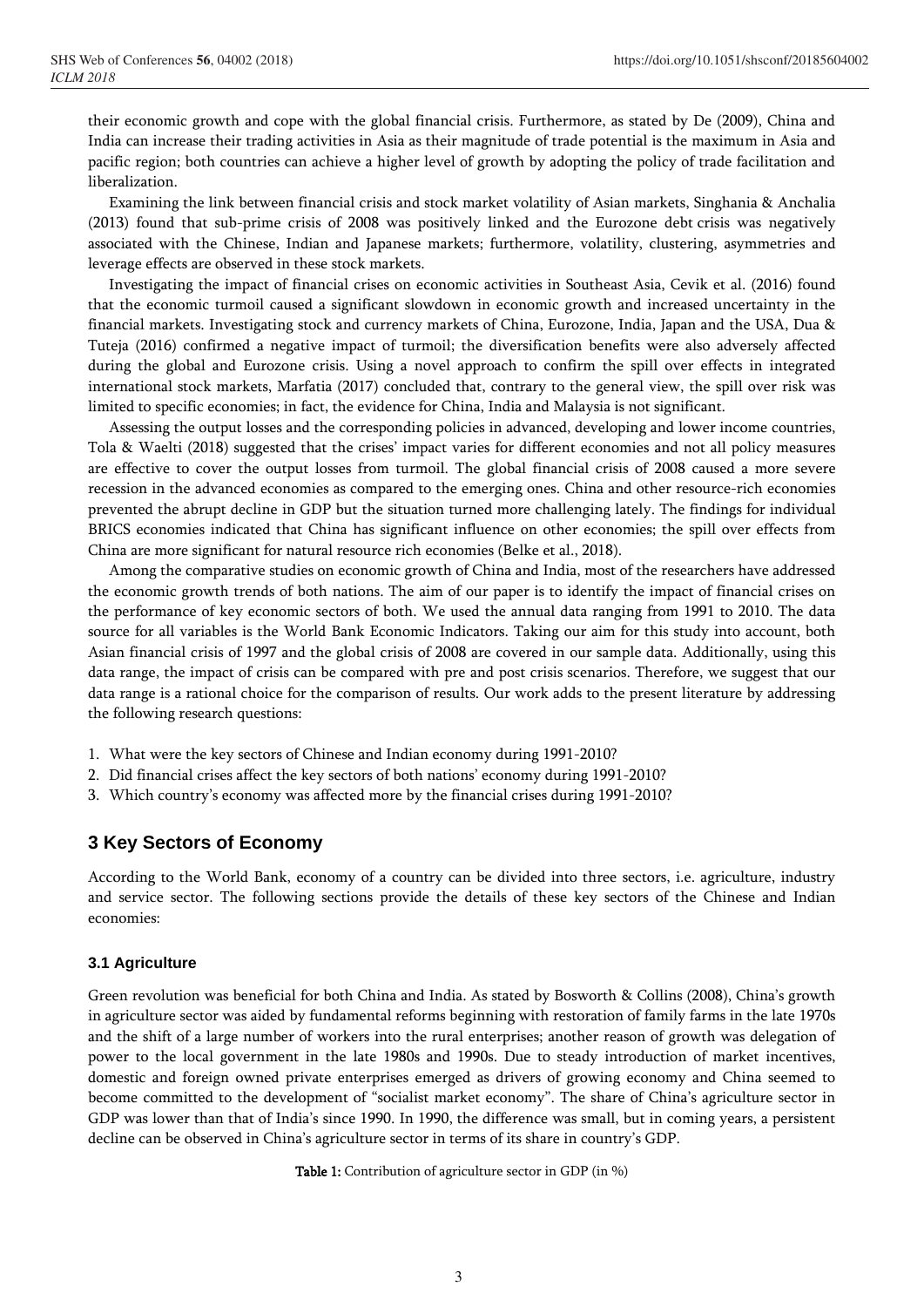| Phase          | Year | China | India | Average (China) | Average (India) |
|----------------|------|-------|-------|-----------------|-----------------|
| $\mathbf{1}$   | 1991 | 24.53 | 29.39 |                 |                 |
|                | 1992 | 21.79 | 28.74 |                 |                 |
|                | 1993 | 19.71 | 28.68 | 21.16           | 28.26           |
|                | 1994 | 19.86 | 28.27 |                 |                 |
|                | 1995 | 19.96 | 26.26 |                 |                 |
| $\overline{2}$ | 1996 | 19.69 | 27.13 | 17.41           | 25.31           |
|                | 1997 | 18.29 | 25.89 |                 |                 |
|                | 1998 | 17.56 | 25.79 |                 |                 |
|                | 1999 | 16.47 | 24.65 |                 |                 |
|                | 2000 | 15.06 | 23.12 |                 |                 |
|                | 2001 | 14.39 | 23.00 | 13.28           | 20.47           |
| 3              | 2002 | 13.74 | 20.75 |                 |                 |
|                | 2003 | 12.80 | 20.77 |                 |                 |
|                | 2004 | 13.39 | 19.03 |                 |                 |
|                | 2005 | 12.12 | 18.81 |                 |                 |
| $\overline{4}$ | 2006 | 11.11 | 18.29 |                 |                 |
|                | 2007 | 10.77 | 18.26 |                 |                 |
|                | 2008 | 10.73 | 17.78 | 10.60           | 18.01           |
|                | 2009 | 10.33 | 17.74 |                 |                 |
|                | 2010 | 10.06 | 17.98 |                 |                 |
| 1991-2010      |      |       |       | 15.61           | 23.01           |

Source: The World Bank

We have divided the contribution of agriculture sector in China and India's GDP into four phases of five years each. India's agriculture sector, as shown in table 1, contributed around 29% of the GDP in 1991, i.e. comparatively higher than China. However, a subsequent downward trend can be observed for two decades. In the first year of second phase (i.e. 1996), China seems to have a revival, but no upward movement from India's agriculture sector was observed. During the next four years, both countries faced a decline in the share of its agriculture sector; subsequently, this decline was steady until 2010, but less sharp for both countries. We can easily observe in table that the overall contribution of China's agriculture sector in its GDP was lower than that of India's.

#### **3.2 Industry**

The industrial sector, which includes manufacturing, construction and some other divisions, has surprisingly different contribution in the GDP of both nations. This sector provides nearly half of the GDP in case of China, whereas in case of India, industry sector's average contribution has remained below 30% during 1991-2010. In this period, China achieved spectacular growth in industry sector right from the start of 1990s, while India also tried to sustain its performance in industry sector. During the first phase, growth of China's industry sector was tremendous and India's industry sector was also on progressive track. As shown in table 2, China's industry share in GDP was steady during 1996-97 with a rising trend as compared to phase 1, but its industry's annual GDP share moved downwards in the next three years. Meanwhile India was also on the way with a minor declining ratio during 1996-1999 as compared to previous five years period.

An overall increasing trend for both countries was observed in the last phase. In year 2006, China achieved its maximum contribution from industrial sector during the last two decades and India's industrial sector achieved this milestone in 2007. Overall contribution of industry in GDP of China and India was encouraging with a few slowdowns, which is observable for both countries in table 2. Percentages of industry sector's contribution in GDP support that industrial sector is flourishing and consistently contributing in GDP growth of both nations. A few downfalls in industry's share are the indication of economic and financial shocks around the globe which are common for any integrated economy.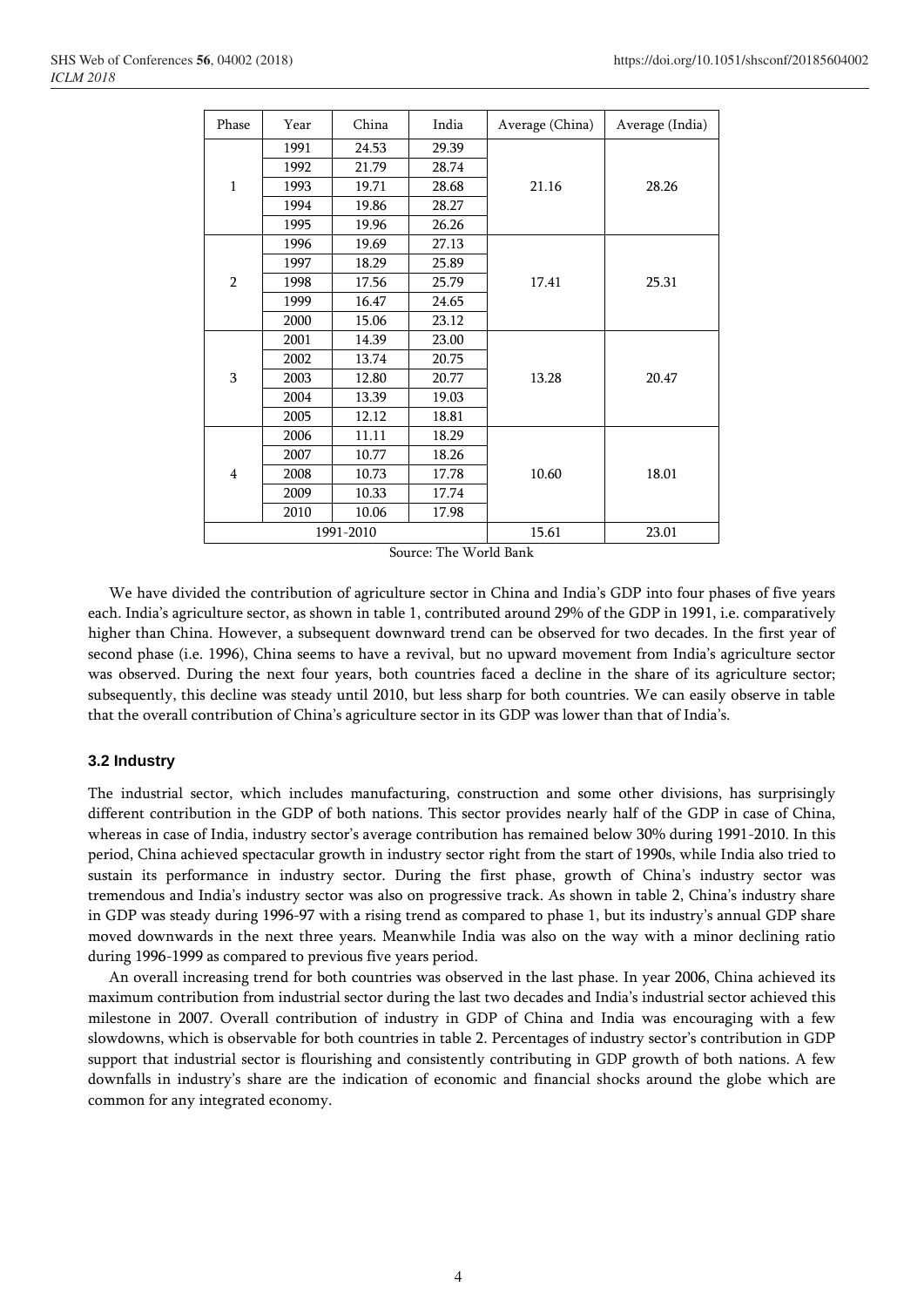| Phase          | Year | China | India | Average<br>(China) | Average (India) |
|----------------|------|-------|-------|--------------------|-----------------|
| $\mathbf{1}$   | 1991 | 41.79 | 25.40 | 45.11              | 26.10           |
|                | 1992 | 43.45 | 25.77 |                    |                 |
|                | 1993 | 46.57 | 25.50 |                    |                 |
|                | 1994 | 46.57 | 26.41 |                    |                 |
|                | 1995 | 47.18 | 27.40 |                    |                 |
|                | 1996 | 47.54 | 26.60 | 46.59              | 26.05           |
| $\overline{2}$ | 1997 | 47.54 | 26.41 |                    |                 |
|                | 1998 | 46.21 | 25.74 |                    |                 |
|                | 1999 | 45.76 | 25.37 |                    |                 |
|                | 2000 | 45.92 | 26.11 |                    |                 |
| 3              | 2001 | 45.15 | 25.17 | 45.90              | 26.70           |
|                | 2002 | 44.79 | 26.23 |                    |                 |
|                | 2003 | 45.97 | 26.05 |                    |                 |
|                | 2004 | 46.23 | 27.93 |                    |                 |
|                | 2005 | 47.37 | 28.13 |                    |                 |
| 4              | 2006 | 47.95 | 28.84 |                    |                 |
|                | 2007 | 47.34 | 29.03 |                    |                 |
|                | 2008 | 47.45 | 28.29 | 47.11              | 28.30           |
|                | 2009 | 46.24 | 27.76 |                    |                 |
|                | 2010 | 46.57 | 27.57 |                    |                 |
| 1991-2010      |      |       |       | 46.18              | 26.79           |

Table 2: Contribution of industry sector in GDP (in %)

Source: The World Bank

#### **3.3 Services**

Services sector has become the fastest growing sector of the global economy since last two decades. As Banga (2005) mentioned, this sector is providing more than 60% of the global output and the same percentage of employment in many countries of the world. Due to the huge contribution of this sector in economy, a significant shift of foreign direct investment from manufacturing sector to services sector can be observed worldwide. At present, following the global trend, servicing sector is flourishing in India as well. It can be observed from data in table 3 that the share of services sector is more than industrial and agriculture sector in Indian economy. Since last decade, this is the most significant sector contributing 54% towards GDP of India. The expansion of this sector has also been strong in China. This sector is the second largest contributor in GDP of China next to its industrial sector.

In phase one starting from 1991, India's services sector contributed more towards GDP as compared to China. This phase worked fairly for China as well, except in the last year, i.e. 1995. During the second phase, both countries were steady towards achieving the goal of increasing the share of services sector in their GDP. It can be observed from table 3 that both countries were successful to achieve their goal by the end of second phase. During phase one and two, though China was behind India in terms of share of services sector in GDP, but its progress was consistent.

| Phase          | Year | China | India | Average<br>(China) | Average (India) |
|----------------|------|-------|-------|--------------------|-----------------|
| 1              | 1991 | 33.69 | 45.21 | 33.72              | 45.64           |
|                | 1992 | 34.76 | 45.49 |                    |                 |
|                | 1993 | 33.72 | 45.83 |                    |                 |
|                | 1994 | 33.57 | 45.32 |                    |                 |
|                | 1995 | 32.86 | 46.34 |                    |                 |
| $\overline{2}$ | 1996 | 32.77 | 46.27 | 35.99              | 48.64           |
|                | 1997 | 34.17 | 47.70 |                    |                 |
|                | 1998 | 36.23 | 48.47 |                    |                 |
|                | 1999 | 37.77 | 49.98 |                    |                 |

Table 3: Contribution of services sector in GDP (in %)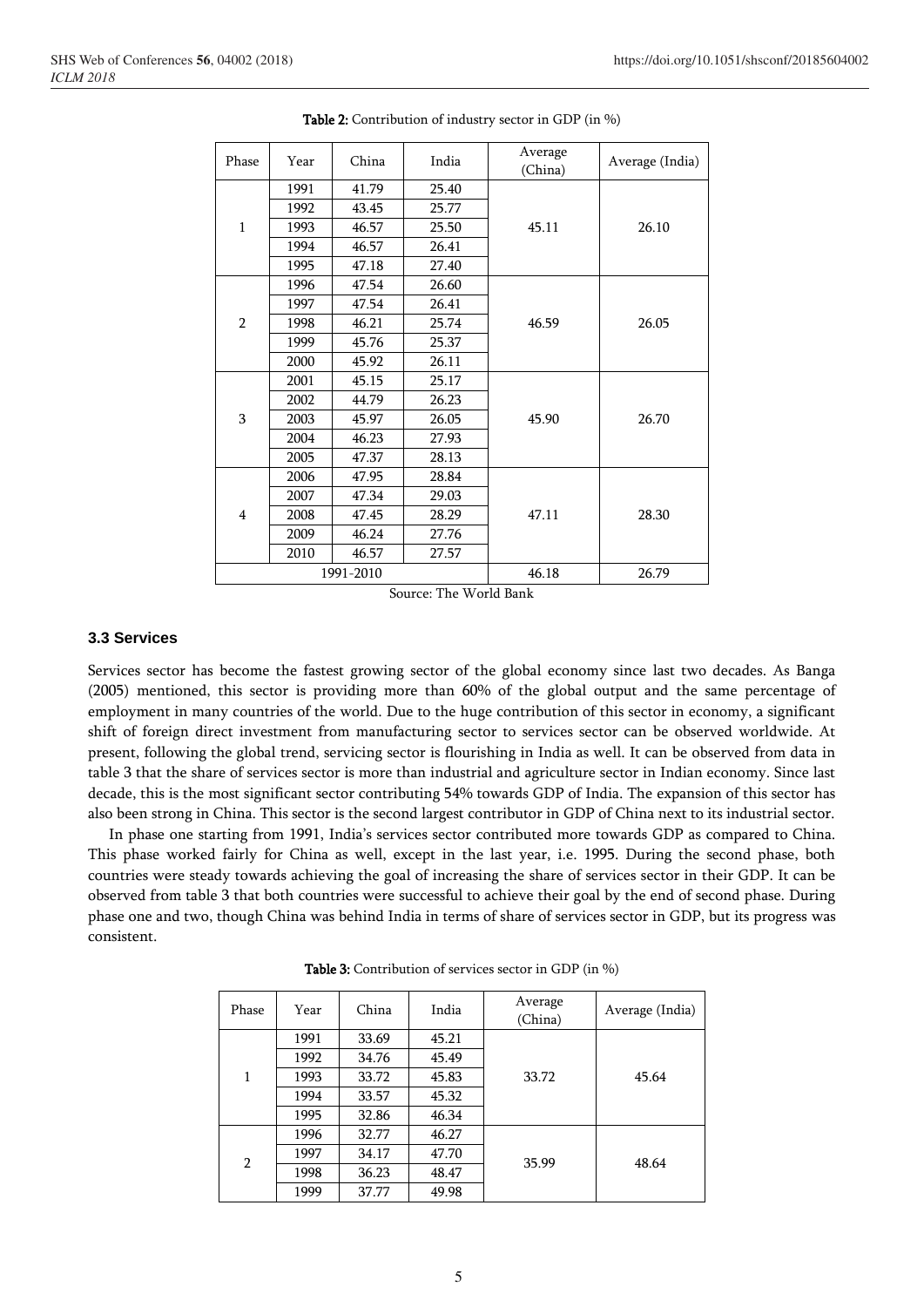|           | 2000 | 39.02 | 50.76 |       |       |
|-----------|------|-------|-------|-------|-------|
| 3         | 2001 | 40.46 | 51.83 |       |       |
|           | 2002 | 41.47 | 53.02 |       |       |
|           | 2003 | 41.23 | 53.18 | 40.81 | 52.83 |
|           | 2004 | 40.38 | 53.05 |       |       |
|           | 2005 | 40.51 | 53.06 |       |       |
| 4         | 2006 | 40.94 | 52.87 |       |       |
|           | 2007 | 41.89 | 52.71 |       |       |
|           | 2008 | 41.82 | 53.93 | 42.29 | 53.69 |
|           | 2009 | 43.43 | 54.50 |       |       |
|           | 2010 | 43.37 | 54.45 |       |       |
| 1991-2010 |      |       | 38.20 | 50.20 |       |

Source: The World Bank

A prominent increase in the average of both countries can be noticed at the end of second phase. At the start of phase three, services sector of both China and India contributed more towards GDP; both countries performed well, especially during the first three years of this phase. India's service sector contributed more than China's service sector in these three years. During the last two years of phase three, both countries' services sectors faced a slight downfall. During the last phase, India's service sector was less steady as compared to previous decade. In first two years of phase four, share of India's service sector in GDP declined, but India sustained its previous trend in the coming years of this phase.



Figure 1: Average Contribution of the Key Sectors in GDP

On the other hand, China's service sector made a tremendous effort to increase its contribution in GDP during phase four. At the end of 2010, the share of service sector for China was 43.37%, which was significantly higher than the previous decade. Percentage changes in table 3 indicate that service sector is flourishing in both countries. Share of China's service sector is gradually increasing since last decade. Though contribution of this sector is the highest in case of India, the per annum growth is somehow lower than China's service sector. Perhaps it's an indication of saturation for India.

Figure 1 indicates the average share of every sector of economy in GDP of both countries during the last two decades. Agriculture sector is the smallest contributor towards GDP of China with an average share of 15.61% in GDP. On the other hand, Indian agriculture sector is also at the bottom in terms of its share in GDP, but the percentage of contribution, i.e. 23.01%, is higher than China's agriculture sector. The second largest contributor in China's GDP was its services sector and China has made progress in this sector since the last decade. The average contribution of services sector in Chinese economy is 38.20% for the last two decades. In case of India, the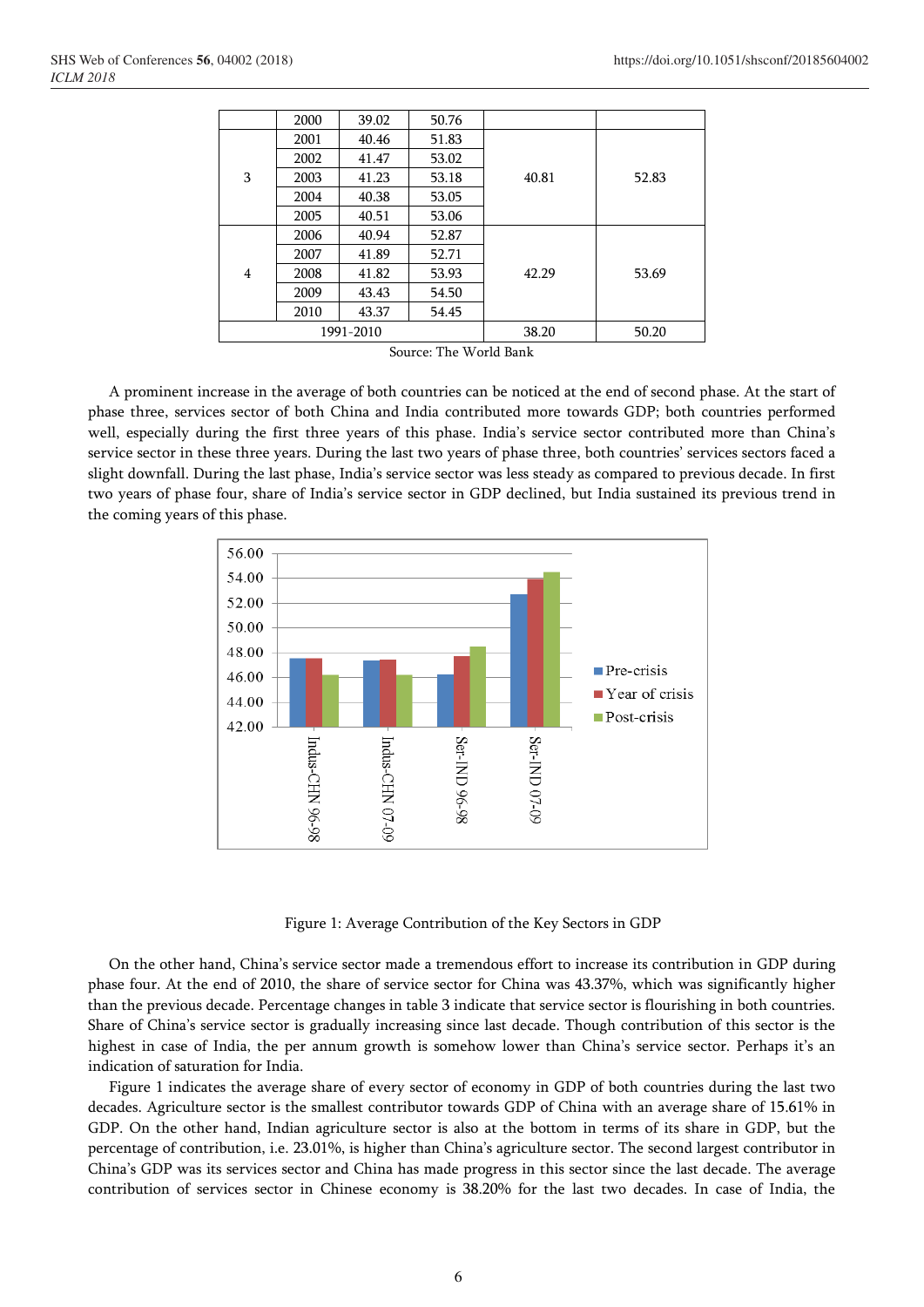industrial sector is the second largest contributor towards GDP; this sector's average contribution during the last two decades was 26.79%. The strongest pillar of China's economy during 1991-2010 was its industrial sector; the average contribution of industrial sector in GDP of China was 46.18% for 1991-2000. The most prominent sector of the Indian economy was its services sector, which contributed 50.20% on average to the GDP during the last two decades.

# **4 Financial Crises and the Key Sectors of Economy**

The global financial crisis of 2008 had devastating effects on the whole world including developed countries. The slowdown of growth in leading countries of the world affected EMEs as well. India and China also faced the impact of this crisis. For instance, as described by Siddiqui (2009), the growth of industrial output of India declined sharply to -2.3% in March 2009 and Index of Industrial Production (IIP) fell by -3.3%; the author further stated that not only developing countries like China and India, but economies like the USA were also severely affected. During 2009, the budget deficit of the USA was 12% of its GDP and the interest rates were reduced to almost zero percent in order to stimulate the economy.

China and India both are populated countries and have billions of people to feed; therefore, agriculture sector is one of the major sectors of both countries. During 1997, as shown in figure 2, both China and India faced a decrease in their share of value added GDP from agriculture sector. The share of China was declined by 1.4% as compared to 1996, while the share of Indian agriculture sector was declined by 1.24% as compared to 1996. During 1991-2010, the agriculture sector of both countries had a declining trend in terms of contribution towards GDP and this trend remained steady. The global financial crisis of 2008 did not affect the agriculture sector of both nations severely, and like previous years, the same declining trend of this sector continued.



Figure 2: Impact of financial crises on the key sectors of economy

Industrial sector is the largest contributor of China's GDP and it is the second largest sector for India. During Asian financial crisis of 1997, both countries faced a slowdown in terms of contribution of industry sector towards GDP, but the impact of this crisis on India was sharp. In 1997, the share of Indian industrial sector dropped down by 0.19% as compared to 1996. Although China's industry sector sustained during 1997, but its share in GDP dropped down by 1.33% during 1998. Both countries' industry sector took a significant amount of time to restore their pre-crisis position. Industry sector of China was more stable during the global financial crisis of 2008 as compared to India's industry sector. In 2008, the growth of Indian industry sector declined from 29.03% to 28.29%, but China's industry sector growth increased by 0.11% as compared to 2007. In the next year (i.e. 2009), the share of Chinese industry sector decreased but recovered in 2010; on the contrary, the industry sector of India had a declining trend until 2010. Therefore, it is clear that the global financial crisis of 2008 was more devastating for the Indian industrial sector as compared to China's.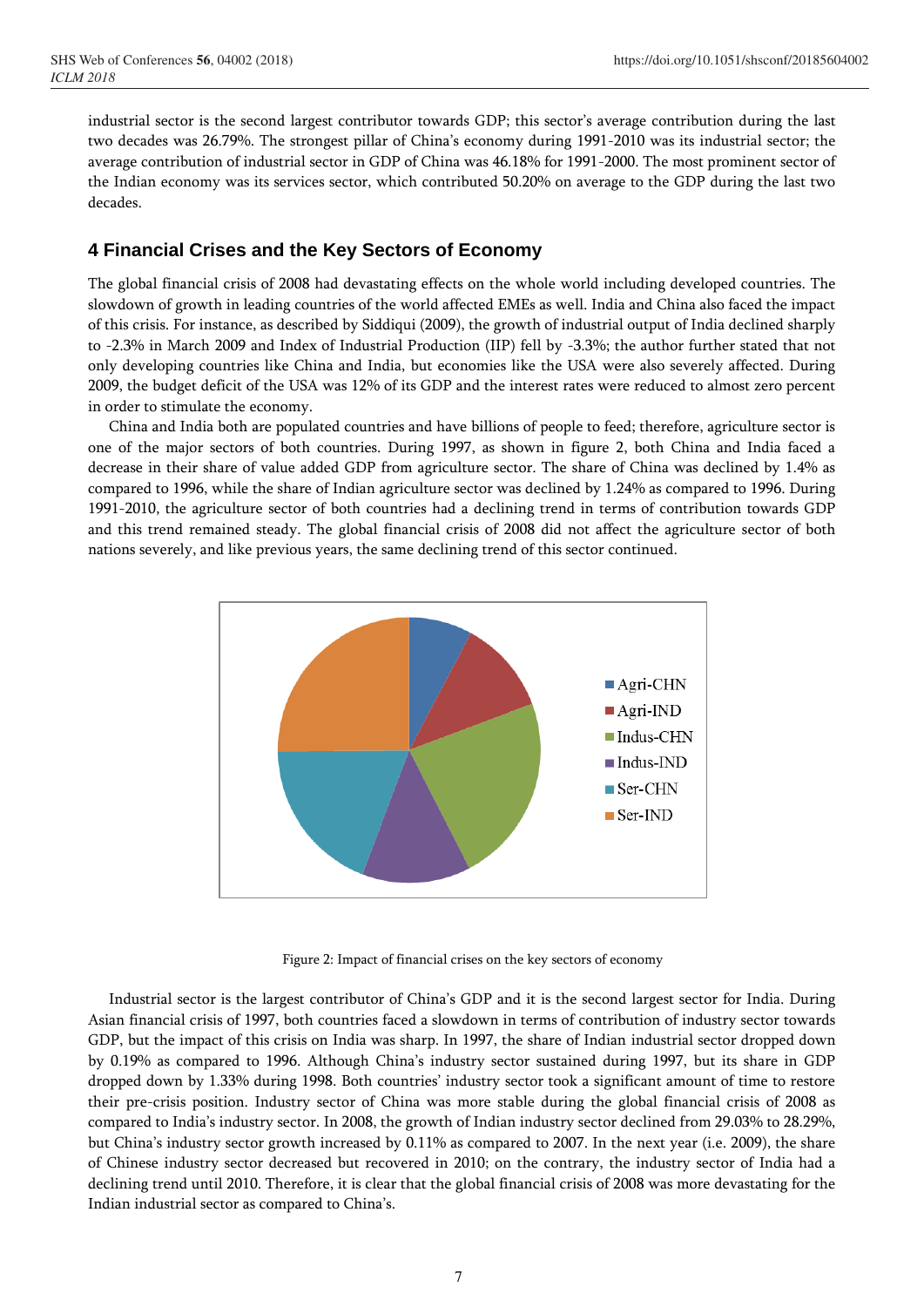The biggest sector in Indian economy is service sector and it is the second largest contributor in GDP of China. Both countries' service sector had good growth rates during the Asian financial crisis of 1997 and the trend for both China and India was sustained in the year of crisis. Although the percentage share of this sector is significant for India than China, but the difference between growth rates is distinct for both countries. India experienced the same growth trend, i.e. increasing trend, during the global financial crisis of 2008 as it was during the Asian financial crisis.

In this section we compared the performance of industry sector of China and servicing sector of India before and after one year of Asian financial crisis and global financial crisis of 2008. As shown in figure 2, the growth of Chinese industrial sector in 1996 was 47.54 % and it sustained during the year of crisis; however, it dropped down during 1998. During global financial crisis of 2008, the growth percentage of China's industry sector was significant in the year of crisis, but a downward movement can be observed in 2009. On the other hand, the trend is opposite in case of India. In 1998, the growth percentage of India's service sector was higher than the crisis and pre-crisis years. The same pattern can be observed in case of India during the global financial crisis of 2008. Overall, an interesting pattern can be noticed for two sectors of both countries in terms of growth percentage, i.e. it is a descending trend for China's key economic sector and an ascending trend for India's key economic sector.

### **5 Financial Crises and Economic Growth of China and India**

The Asian financial crisis of 1997 left its devastating effects. The countries that were once known as 'the Asian miracle' faced severe economic conditions during this crisis. During July 1997, Thai baht broke its peg with the USD and, as mentioned by Chakrabarti & Roll (2002), Thailand lost 65% of its stock market value in terms of USD in the next six months. Decrease in stock market value for Hong Kong was 33%, Indonesia lost 71%, Malaysia 57%, the Philippines 58%, Singapore 24% and South Korea lost 44% of its stock market value. The next shock to the world economy was the global financial crisis of 2008. This crisis left its impact on various countries worldwide; however, the effects of this crisis varied from country to country.



#### Figure 3: GDP Growth and its 5 Years Moving Average

China and India are globally integrated and own a respectable position among the EMEs. The GDP growth rate of both countries has been impressive during the last two decades; however, China's GDP growth has been better as compared to India's. As shown in figure 3, the GDP of both countries fluctuated during 1991-2010, but the Indian GDP graph shows more fluctuations. During the Asian financial crisis of 1997, both China and India faced a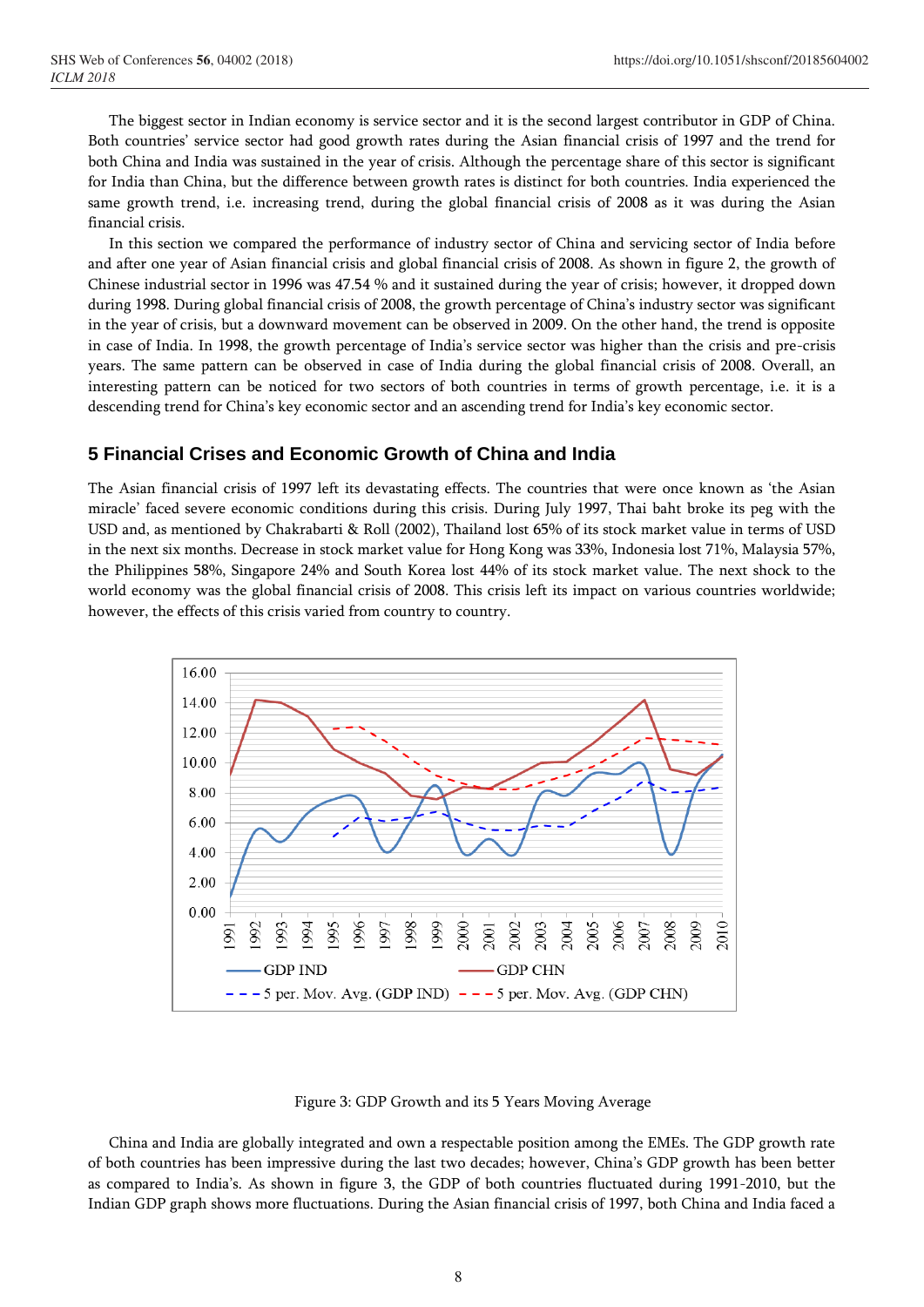declining trend. It can be observed in figure 3 that China went through a trough while India's GDP was fluctuating. The crisis was more lethal for India as compared to China during 1997. Though the GDP growth rate was less than the pre-crisis period, but the overall trend was encouraging for China; however, India faced a decreasing trend in GDP until 2002. During the global financial crisis of 2008, the GDP of both countries decreased sharply but percentage of decline was comparatively more significant for India. Both countries recovered earlier as compared to the Asian financial crisis. In year 2010, the GDP growth percentage of India became better than China.

As five years moving shows that both China and India experienced declining trend during crisis, but more fluctuations can be observed in case of India. Though China went through a trough, its overall GDP growth was smoother and steadier as compared to India. During the Asian financial crisis, five years moving average of India showed increasing trend, but at the time of global financial crisis, China's moving average was better. Speaking further the GDP growth of India was less steady during 1991-2010 as compared to China's GDP growth; the changes were unexpected as it can be learnt from the moving average of India.

# **6 Concluding Remarks**

This comparative review shows that manufacturing and servicing sectors are the highest contributors in GDP of China and India respectively, and contribute more than fifty percent to the GDP of their respective nation. Though both countries experienced impressive growth during 1991-2010, but financial crises also left their impact on both countries. There are some commonalities, but India has been more significantly affected by financial crises than China. GDP of China followed normal trend and no sharp changes occurred during and after the crises period, while India experienced sharp declines and failed to sustain its recovery trend. Likewise, the impact of both crises for India indicated that GDP has fallen sharply than China and relatively for longer tenure.

Comparison of the largest sectors before and after a year of crisis revealed interesting facts; impact of crisis is heterogeneous for both countries, i.e. GDP growth of China moved in descending order while Indian economy demonstrated ascending pattern, and indicated to be unaffected. But in the long run, Indian economy took more time to recover showing inconsistency and sustainability issues. Analysis of agriculture sector reveals that the share is sharply declining with every coming year for both China and India. However, share of India's agriculture sector in GDP is comparatively higher. On one hand, this is the sign of economic transformation, but on the other hand, this situation is alarming for both nations as it could lead to severe food shortage in the future.

Finally, in terms of contribution in GDP, the policy makers should emphasize on bottlenecks especially in agriculture sector to improve and sustain its production. Plenty of room is available for China to progress in its service sector; effective strategies are required to achieve significant and progressive performance of this sector. Long run sustainability is the main issue that Indian authorities need to address; effective policies can also increase efficiency of its industrial sector and lift up the share of agriculture sector as well.

# **References**

Allen, F., Qian, J., & Qian, M. (2005). Law, Finance and Economic Growth in China. *Journal of Financial Economics, 77*(1), 57-116.

Aloui, R., Aïssa, M. S., & Nguyen, D. K. (2011). Global Financial Crisis, Extreme Interdependences, and Contagion Effects: The Role of Economic Structure? *Journal of Banking & Finance*, *35*(1), 130-141.

Bajpai, N. (2011). *Global Financial Crisis, its Impact on India and the Policy Response.* Mumbai: Columbia Global Centres | South Asia, Columbia University.

Banga, R. (2005). *Capital Issues in India's Service-Lend Growth.* New Delhi: Indian council for Research on Internationa Economic Relations.

Belke, A., Dreger, C., & Dubova, I. (2018). On the Exposure of the BRIC Countries to Global Economic Shocks. *The World Economy*, 1-21.

Bosworth, B., & Collins, S. M. (2008). Accounting for Growth: Comparing China and India. *Journal of Economic Perspectives*, *22*(1), 45-66.